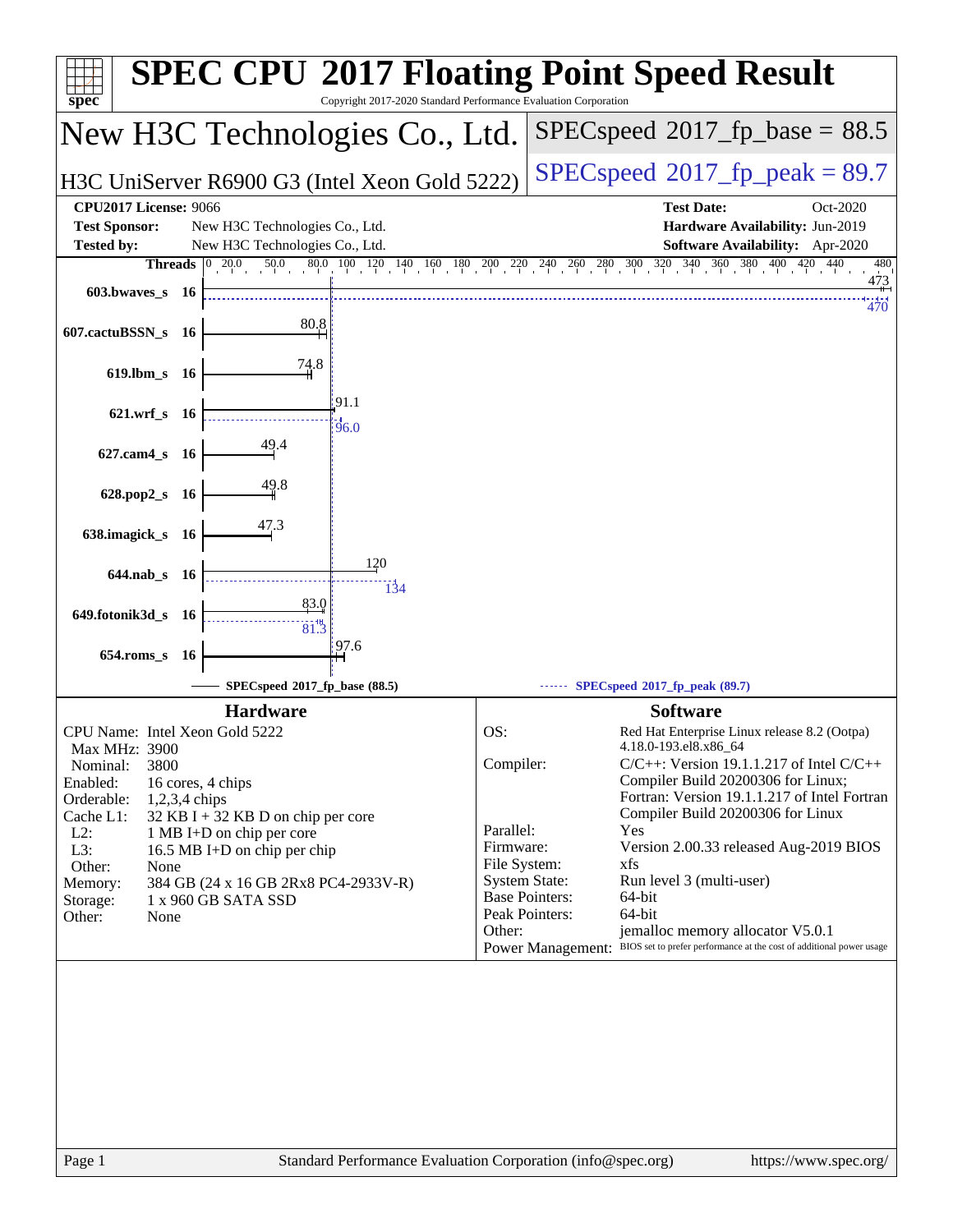

- Filesystem page cache synced and cleared with: sync; echo 3> /proc/sys/vm/drop\_caches
	- jemalloc, a general purpose malloc implementation
	- built with the RedHat Enterprise 7.5, and the system compiler gcc 4.8.5

**(Continued on next page)**

| Page 2 | Standard Performance Evaluation Corporation (info@spec.org) | https://www.spec.org/ |
|--------|-------------------------------------------------------------|-----------------------|
|--------|-------------------------------------------------------------|-----------------------|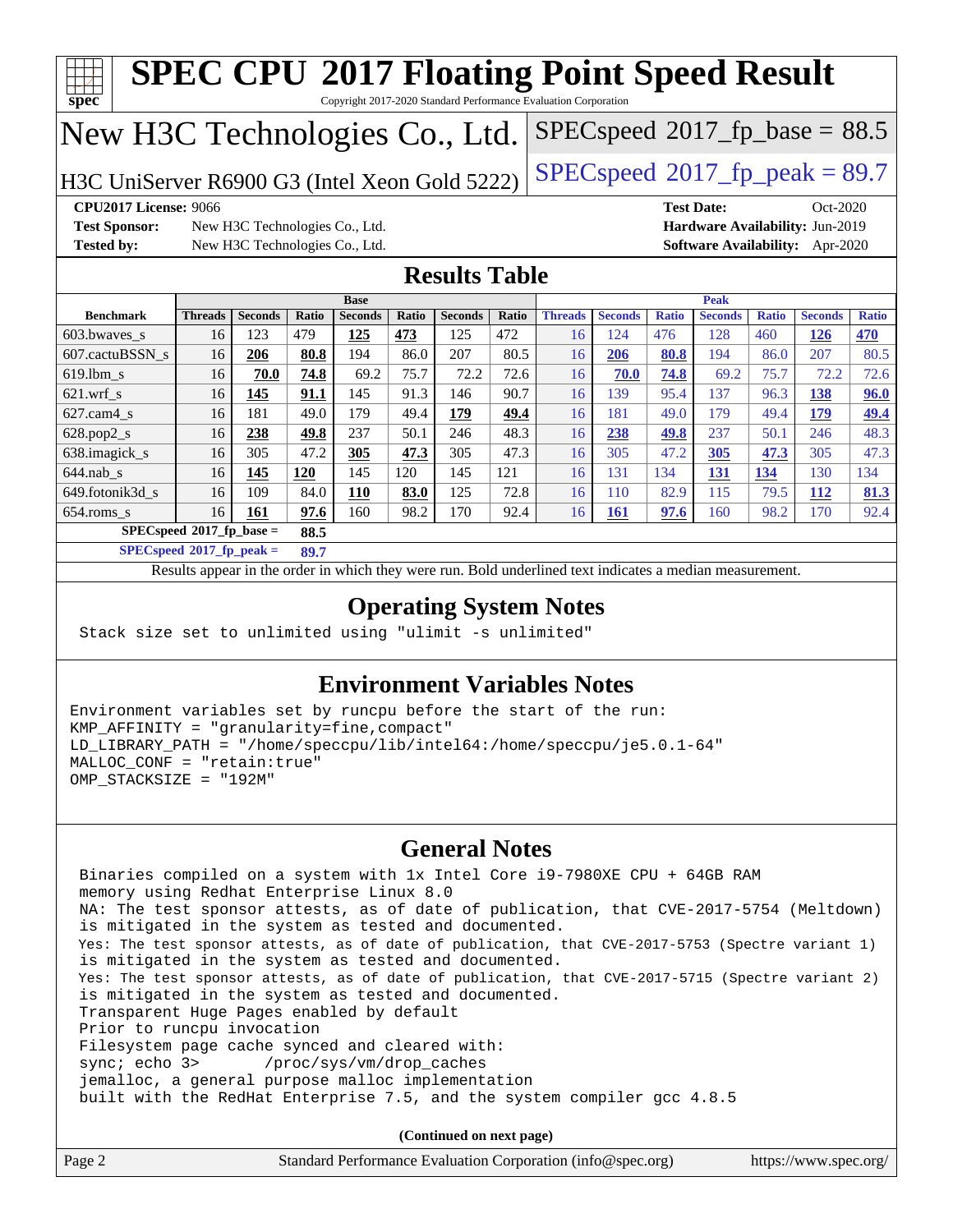| $SPEC speed^{\circ}2017\_fp\_base = 88.5$<br>New H3C Technologies Co., Ltd.                                                                                                                                                                                                                                                                                                                                                                            |          |  |  |
|--------------------------------------------------------------------------------------------------------------------------------------------------------------------------------------------------------------------------------------------------------------------------------------------------------------------------------------------------------------------------------------------------------------------------------------------------------|----------|--|--|
| $SPEC speed@2017_fp\_peak = 89.7$<br>H3C UniServer R6900 G3 (Intel Xeon Gold 5222)                                                                                                                                                                                                                                                                                                                                                                     |          |  |  |
| <b>CPU2017 License: 9066</b><br><b>Test Date:</b><br><b>Test Sponsor:</b><br>Hardware Availability: Jun-2019<br>New H3C Technologies Co., Ltd.<br>Software Availability: Apr-2020<br><b>Tested by:</b><br>New H3C Technologies Co., Ltd.                                                                                                                                                                                                               | Oct-2020 |  |  |
| <b>General Notes (Continued)</b><br>sources available from jemalloc.net or https://github.com/jemalloc/jemalloc/releases                                                                                                                                                                                                                                                                                                                               |          |  |  |
| <b>Platform Notes</b>                                                                                                                                                                                                                                                                                                                                                                                                                                  |          |  |  |
| BIOS Settings:<br>Set Hyper Threading to Disabled<br>Set Patrol Scrub to Disabled<br>Set IMC Interleaving to 2-way Interleave                                                                                                                                                                                                                                                                                                                          |          |  |  |
| Sysinfo program /home/speccpu/bin/sysinfo<br>Rev: r6365 of 2019-08-21 295195f888a3d7edble6e46a485a0011<br>running on localhost.localdomain Wed Oct 28 00:08:00 2020                                                                                                                                                                                                                                                                                    |          |  |  |
| SUT (System Under Test) info as seen by some common utilities.<br>For more information on this section, see<br>https://www.spec.org/cpu2017/Docs/config.html#sysinfo                                                                                                                                                                                                                                                                                   |          |  |  |
| From /proc/cpuinfo<br>model name : Intel(R) Xeon(R) Gold 5222 CPU @ 3.80GHz<br>"physical id"s (chips)<br>4<br>16 "processors"<br>cores, siblings (Caution: counting these is hw and system dependent. The following<br>excerpts from /proc/cpuinfo might not be reliable. Use with caution.)<br>cpu cores : 4<br>siblings : 4<br>physical 0: cores 1 2 5 13<br>physical 1: cores 5 8 9 13<br>physical 2: cores 1 2 5 13<br>physical 3: cores 1 2 5 12  |          |  |  |
| From 1scpu:<br>Architecture:<br>x86_64<br>$32$ -bit, $64$ -bit<br>$CPU$ op-mode( $s$ ):<br>Little Endian<br>Byte Order:<br>CPU(s):<br>16<br>On-line CPU(s) list: $0-15$<br>$Thread(s)$ per core:<br>1<br>Core(s) per socket:<br>4<br>Socket(s):<br>4<br>4<br>NUMA $node(s)$ :<br>Vendor ID:<br>GenuineIntel<br>CPU family:<br>6<br>Model:<br>85<br>Model name:<br>$Intel(R) Xeon(R) Gold 5222 CPU @ 3.80GHz$<br>7<br>Stepping:<br>CPU MHz:<br>2807.431 |          |  |  |
| (Continued on next page)<br>Page 3<br>Standard Performance Evaluation Corporation (info@spec.org)<br>https://www.spec.org/                                                                                                                                                                                                                                                                                                                             |          |  |  |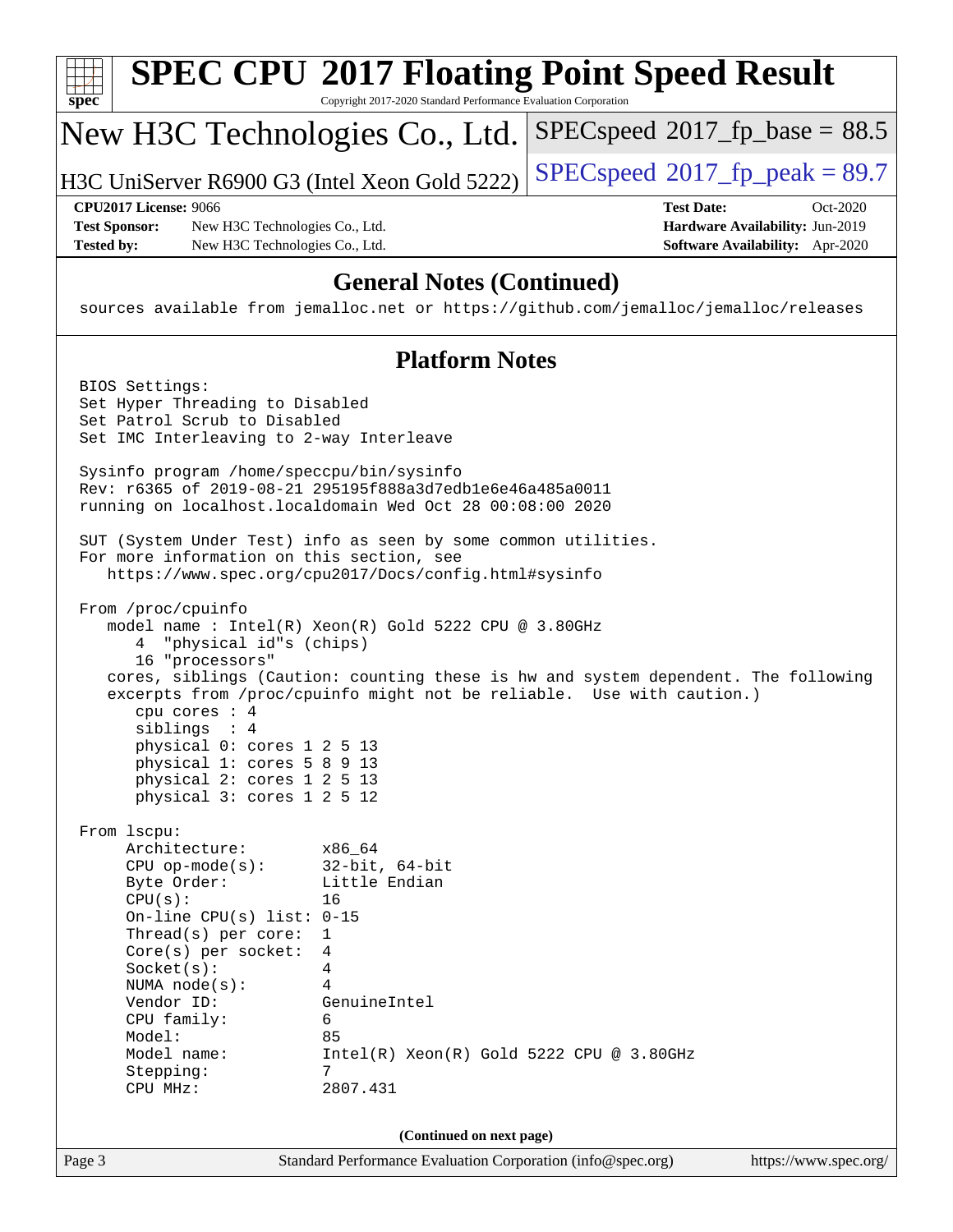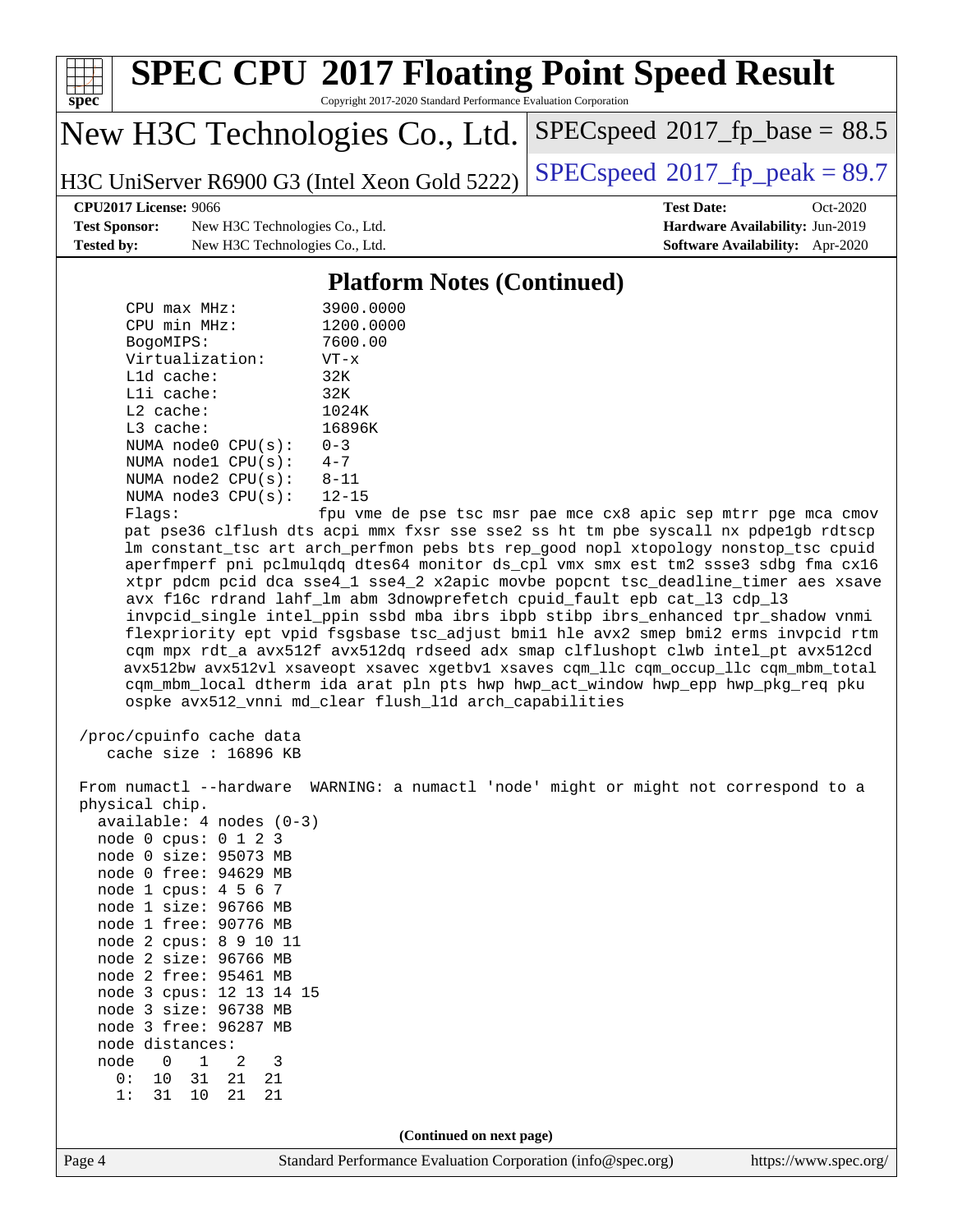| <b>SPEC CPU®2017 Floating Point Speed Result</b><br>Copyright 2017-2020 Standard Performance Evaluation Corporation<br>$spec^*$ |                                                                         |
|---------------------------------------------------------------------------------------------------------------------------------|-------------------------------------------------------------------------|
| New H3C Technologies Co., Ltd.                                                                                                  | $SPEC speed^{\circ}2017\_fp\_base = 88.5$                               |
| H3C UniServer R6900 G3 (Intel Xeon Gold 5222)                                                                                   | $SPEC speed^{\circ}2017$ fp peak = 89.7                                 |
| <b>CPU2017 License: 9066</b>                                                                                                    | <b>Test Date:</b><br>Oct-2020                                           |
| <b>Test Sponsor:</b><br>New H3C Technologies Co., Ltd.<br><b>Tested by:</b><br>New H3C Technologies Co., Ltd.                   | Hardware Availability: Jun-2019<br>Software Availability: Apr-2020      |
| <b>Platform Notes (Continued)</b>                                                                                               |                                                                         |
| 2:<br>21<br>21 10<br>31                                                                                                         |                                                                         |
| 3:<br>21 31<br>21<br>10                                                                                                         |                                                                         |
| From /proc/meminfo<br>MemTotal:<br>394593880 kB                                                                                 |                                                                         |
| HugePages_Total:<br>0                                                                                                           |                                                                         |
| Hugepagesize:<br>2048 kB                                                                                                        |                                                                         |
| From /etc/*release* /etc/*version*                                                                                              |                                                                         |
| os-release:<br>NAME="Red Hat Enterprise Linux"                                                                                  |                                                                         |
| VERSION="8.2 (Ootpa)"<br>ID="rhel"                                                                                              |                                                                         |
| ID LIKE="fedora"                                                                                                                |                                                                         |
| VERSION_ID="8.2"<br>PLATFORM_ID="platform:el8"                                                                                  |                                                                         |
| PRETTY_NAME="Red Hat Enterprise Linux 8.2 (Ootpa)"                                                                              |                                                                         |
| ANSI_COLOR="0;31"<br>redhat-release: Red Hat Enterprise Linux release 8.2 (Ootpa)                                               |                                                                         |
| system-release: Red Hat Enterprise Linux release 8.2 (Ootpa)                                                                    |                                                                         |
| system-release-cpe: cpe:/o:redhat:enterprise_linux:8.2:ga                                                                       |                                                                         |
| uname $-a$ :                                                                                                                    |                                                                         |
| Linux localhost.localdomain 4.18.0-193.el8.x86_64 #1 SMP Fri Mar 27 14:35:58 UTC 2020<br>x86_64 x86_64 x86_64 GNU/Linux         |                                                                         |
| Kernel self-reported vulnerability status:                                                                                      |                                                                         |
| itlb multihit:                                                                                                                  | KVM: Mitigation: Split huge pages                                       |
| CVE-2018-3620 (L1 Terminal Fault):<br>Microarchitectural Data Sampling:                                                         | Not affected<br>Not affected                                            |
| CVE-2017-5754 (Meltdown):                                                                                                       | Not affected                                                            |
| CVE-2018-3639 (Speculative Store Bypass): Mitigation: Speculative Store Bypass disabled                                         | via prctl and seccomp                                                   |
| CVE-2017-5753 (Spectre variant 1):                                                                                              | Mitigation: usercopy/swapgs barriers and __user<br>pointer sanitization |
| $CVE-2017-5715$ (Spectre variant 2):<br>RSB filling                                                                             | Mitigation: Enhanced IBRS, IBPB: conditional,                           |
| tsx_async_abort:                                                                                                                | Mitigation: Clear CPU buffers; SMT disabled                             |
| run-level 3 Oct 27 19:33                                                                                                        |                                                                         |
| SPEC is set to: /home/speccpu                                                                                                   |                                                                         |
| Filesystem<br>Size Used Avail Use% Mounted on<br>Type<br>/dev/mapper/rhel-home xfs<br>839G 112G 727G 14% / home                 |                                                                         |
| From /sys/devices/virtual/dmi/id                                                                                                |                                                                         |
| (Continued on next page)                                                                                                        |                                                                         |
| Standard Performance Evaluation Corporation (info@spec.org)<br>Page 5                                                           | https://www.spec.org/                                                   |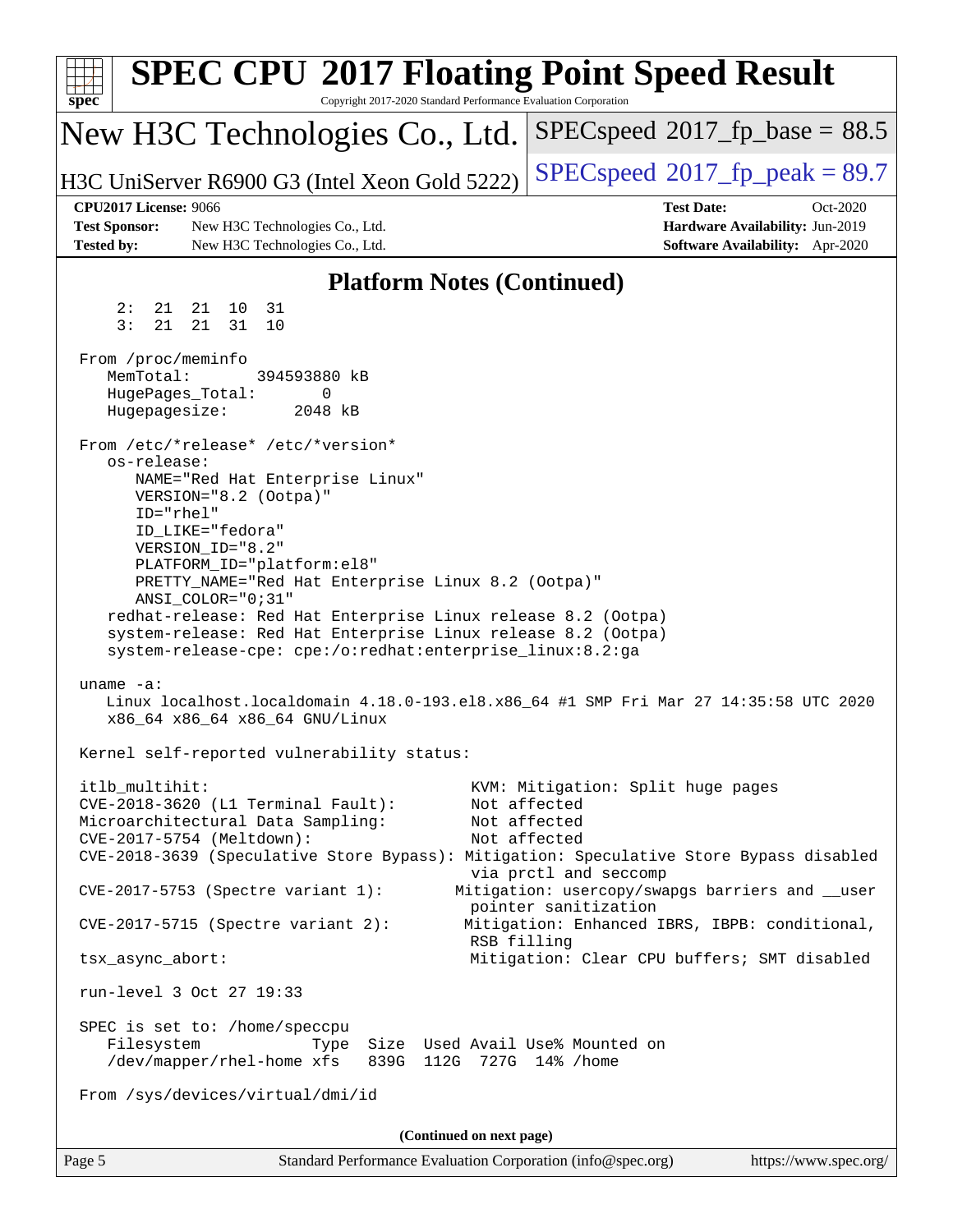| s<br>æ<br>n<br>C<br>c |  |  |  |  |
|-----------------------|--|--|--|--|

# **[SPEC CPU](http://www.spec.org/auto/cpu2017/Docs/result-fields.html#SPECCPU2017FloatingPointSpeedResult)[2017 Floating Point Speed Result](http://www.spec.org/auto/cpu2017/Docs/result-fields.html#SPECCPU2017FloatingPointSpeedResult)**

Copyright 2017-2020 Standard Performance Evaluation Corporation

New H3C Technologies Co., Ltd.

H3C UniServer R6900 G3 (Intel Xeon Gold 5222) [SPECspeed](http://www.spec.org/auto/cpu2017/Docs/result-fields.html#SPECspeed2017fppeak)<sup>®</sup>[2017\\_fp\\_peak = 8](http://www.spec.org/auto/cpu2017/Docs/result-fields.html#SPECspeed2017fppeak)9.7

 $SPECspeed*2017_fp\_base = 88.5$  $SPECspeed*2017_fp\_base = 88.5$ 

**[Test Sponsor:](http://www.spec.org/auto/cpu2017/Docs/result-fields.html#TestSponsor)** New H3C Technologies Co., Ltd. **[Hardware Availability:](http://www.spec.org/auto/cpu2017/Docs/result-fields.html#HardwareAvailability)** Jun-2019 **[Tested by:](http://www.spec.org/auto/cpu2017/Docs/result-fields.html#Testedby)** New H3C Technologies Co., Ltd. **[Software Availability:](http://www.spec.org/auto/cpu2017/Docs/result-fields.html#SoftwareAvailability)** Apr-2020

**[CPU2017 License:](http://www.spec.org/auto/cpu2017/Docs/result-fields.html#CPU2017License)** 9066 **[Test Date:](http://www.spec.org/auto/cpu2017/Docs/result-fields.html#TestDate)** Oct-2020

### **[Platform Notes \(Continued\)](http://www.spec.org/auto/cpu2017/Docs/result-fields.html#PlatformNotes)**

 BIOS: American Megatrends Inc. 2.00.33 08/22/2019 Vendor: New H3C Technologies Co., Ltd. Product: H3C UniServer R6900 G3 Product Family: Rack Serial: 210235A3T0H204000004

 Additional information from dmidecode follows. WARNING: Use caution when you interpret this section. The 'dmidecode' program reads system data which is "intended to allow hardware to be accurately determined", but the intent may not be met, as there are frequent changes to hardware, firmware, and the "DMTF SMBIOS" standard. Memory: 24x Micron 18ASF2G72PDZ-2G9E1 16 GB 2 rank 2933

24x NO DIMM NO DIMM

(End of data from sysinfo program)

### **[Compiler Version Notes](http://www.spec.org/auto/cpu2017/Docs/result-fields.html#CompilerVersionNotes)**

| Page 6<br>Standard Performance Evaluation Corporation (info@spec.org)<br>https://www.spec.org/                                                                                                                                                                                                                                                                                                                                                  |  |  |  |
|-------------------------------------------------------------------------------------------------------------------------------------------------------------------------------------------------------------------------------------------------------------------------------------------------------------------------------------------------------------------------------------------------------------------------------------------------|--|--|--|
| (Continued on next page)                                                                                                                                                                                                                                                                                                                                                                                                                        |  |  |  |
| Intel(R) Fortran Intel(R) 64 Compiler for applications running on Intel(R)                                                                                                                                                                                                                                                                                                                                                                      |  |  |  |
| 603.bwaves s(base, peak) 649.fotonik3d s(base, peak)<br>Fortran<br>654.roms_s(base, peak)                                                                                                                                                                                                                                                                                                                                                       |  |  |  |
| Copyright (C) 1985-2020 Intel Corporation. All rights reserved.<br>Intel(R) C Intel(R) 64 Compiler for applications running on Intel(R) 64,<br>Version 19.1.1.217 Build 20200306<br>Copyright (C) 1985-2020 Intel Corporation. All rights reserved.<br>$Intel(R)$ Fortran Intel(R) 64 Compiler for applications running on Intel(R)<br>64, Version 19.1.1.217 Build 20200306<br>Copyright (C) 1985-2020 Intel Corporation. All rights reserved. |  |  |  |
| Intel(R) $C++$ Intel(R) 64 Compiler for applications running on Intel(R) 64,<br>Version 19.1.1.217 Build 20200306                                                                                                                                                                                                                                                                                                                               |  |  |  |
| C++, C, Fortran   607.cactuBSSN_s(base, peak)                                                                                                                                                                                                                                                                                                                                                                                                   |  |  |  |
| Intel(R) C Intel(R) 64 Compiler for applications running on Intel(R) 64,<br>Version 19.1.1.217 Build 20200306<br>Copyright (C) 1985-2020 Intel Corporation. All rights reserved.                                                                                                                                                                                                                                                                |  |  |  |
| 619.1bm_s(base, peak) 638.imagick_s(base, peak)<br>C<br>$644.nab_s(base, peak)$                                                                                                                                                                                                                                                                                                                                                                 |  |  |  |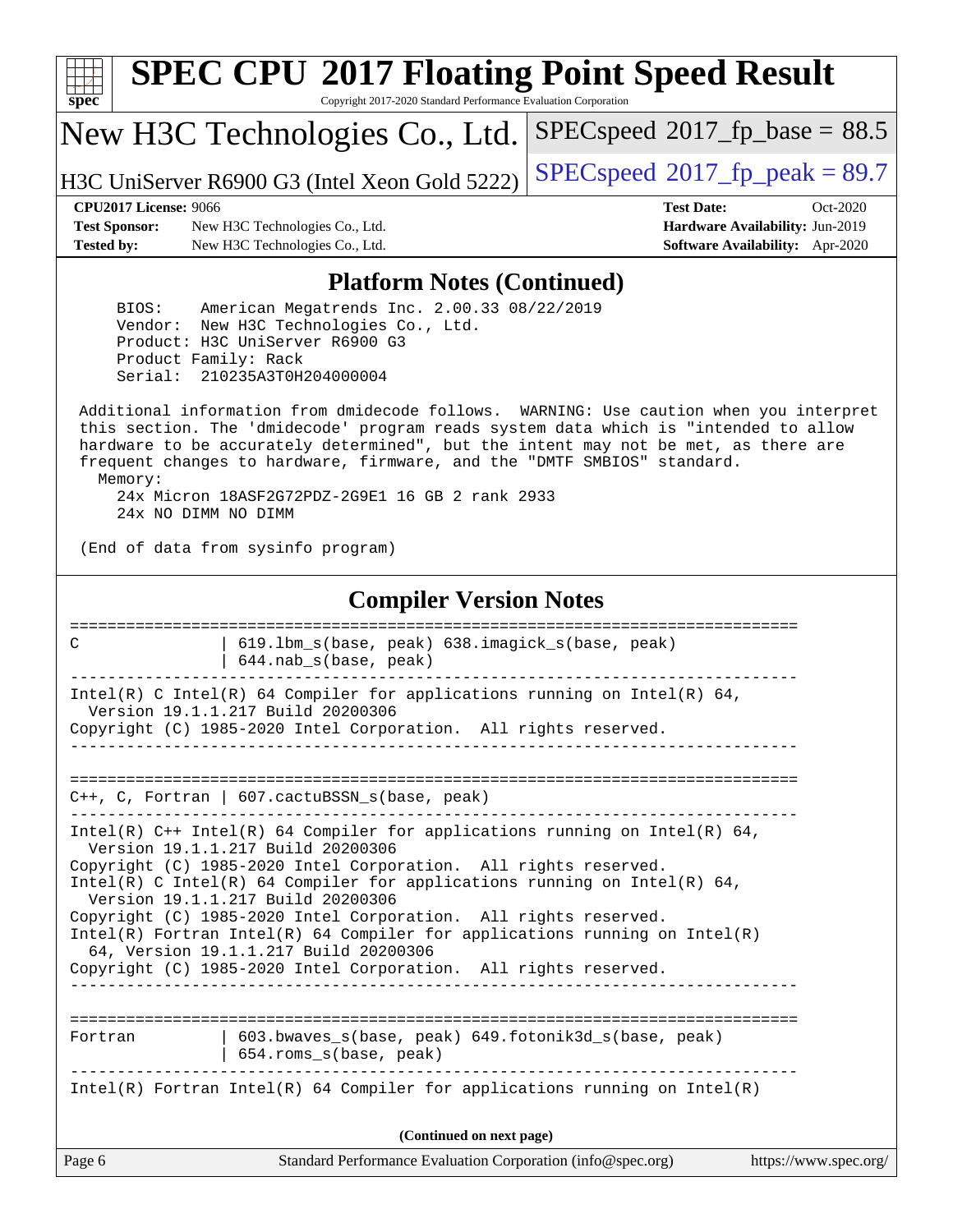| <b>SPEC CPU®2017 Floating Point Speed Result</b><br>$s\overline{pec}$<br>Copyright 2017-2020 Standard Performance Evaluation Corporation                                                                                                                                                                                                                                   |                                                                                                            |  |  |
|----------------------------------------------------------------------------------------------------------------------------------------------------------------------------------------------------------------------------------------------------------------------------------------------------------------------------------------------------------------------------|------------------------------------------------------------------------------------------------------------|--|--|
| New H3C Technologies Co., Ltd.                                                                                                                                                                                                                                                                                                                                             | $SPEC speed^{\circ}2017\_fp\_base = 88.5$                                                                  |  |  |
| H3C UniServer R6900 G3 (Intel Xeon Gold 5222)                                                                                                                                                                                                                                                                                                                              | $SPEC speed^{\circ}2017$ _fp_peak = 89.7                                                                   |  |  |
| <b>CPU2017 License: 9066</b><br><b>Test Sponsor:</b><br>New H3C Technologies Co., Ltd.<br><b>Tested by:</b><br>New H3C Technologies Co., Ltd.                                                                                                                                                                                                                              | <b>Test Date:</b><br>Oct-2020<br>Hardware Availability: Jun-2019<br><b>Software Availability:</b> Apr-2020 |  |  |
| <b>Compiler Version Notes (Continued)</b><br>64, Version 19.1.1.217 Build 20200306<br>Copyright (C) 1985-2020 Intel Corporation. All rights reserved.                                                                                                                                                                                                                      |                                                                                                            |  |  |
| $621.$ wrf $s$ (base, peak) $627.$ cam4 $s$ (base, peak)<br>Fortran, C<br>$628.$ pop $2 s(base, peak)$                                                                                                                                                                                                                                                                     |                                                                                                            |  |  |
| Intel(R) Fortran Intel(R) 64 Compiler for applications running on Intel(R)<br>64, Version 19.1.1.217 Build 20200306<br>Copyright (C) 1985-2020 Intel Corporation. All rights reserved.<br>Intel(R) C Intel(R) 64 Compiler for applications running on Intel(R) 64,<br>Version 19.1.1.217 Build 20200306<br>Copyright (C) 1985-2020 Intel Corporation. All rights reserved. |                                                                                                            |  |  |

## **[Base Compiler Invocation](http://www.spec.org/auto/cpu2017/Docs/result-fields.html#BaseCompilerInvocation)**

[C benchmarks](http://www.spec.org/auto/cpu2017/Docs/result-fields.html#Cbenchmarks): [icc](http://www.spec.org/cpu2017/results/res2020q4/cpu2017-20201028-24334.flags.html#user_CCbase_intel_icc_66fc1ee009f7361af1fbd72ca7dcefbb700085f36577c54f309893dd4ec40d12360134090235512931783d35fd58c0460139e722d5067c5574d8eaf2b3e37e92)

[Fortran benchmarks](http://www.spec.org/auto/cpu2017/Docs/result-fields.html#Fortranbenchmarks): [ifort](http://www.spec.org/cpu2017/results/res2020q4/cpu2017-20201028-24334.flags.html#user_FCbase_intel_ifort_8111460550e3ca792625aed983ce982f94888b8b503583aa7ba2b8303487b4d8a21a13e7191a45c5fd58ff318f48f9492884d4413fa793fd88dd292cad7027ca)

[Benchmarks using both Fortran and C](http://www.spec.org/auto/cpu2017/Docs/result-fields.html#BenchmarksusingbothFortranandC): [ifort](http://www.spec.org/cpu2017/results/res2020q4/cpu2017-20201028-24334.flags.html#user_CC_FCbase_intel_ifort_8111460550e3ca792625aed983ce982f94888b8b503583aa7ba2b8303487b4d8a21a13e7191a45c5fd58ff318f48f9492884d4413fa793fd88dd292cad7027ca) [icc](http://www.spec.org/cpu2017/results/res2020q4/cpu2017-20201028-24334.flags.html#user_CC_FCbase_intel_icc_66fc1ee009f7361af1fbd72ca7dcefbb700085f36577c54f309893dd4ec40d12360134090235512931783d35fd58c0460139e722d5067c5574d8eaf2b3e37e92)

[Benchmarks using Fortran, C, and C++:](http://www.spec.org/auto/cpu2017/Docs/result-fields.html#BenchmarksusingFortranCandCXX) [icpc](http://www.spec.org/cpu2017/results/res2020q4/cpu2017-20201028-24334.flags.html#user_CC_CXX_FCbase_intel_icpc_c510b6838c7f56d33e37e94d029a35b4a7bccf4766a728ee175e80a419847e808290a9b78be685c44ab727ea267ec2f070ec5dc83b407c0218cded6866a35d07) [icc](http://www.spec.org/cpu2017/results/res2020q4/cpu2017-20201028-24334.flags.html#user_CC_CXX_FCbase_intel_icc_66fc1ee009f7361af1fbd72ca7dcefbb700085f36577c54f309893dd4ec40d12360134090235512931783d35fd58c0460139e722d5067c5574d8eaf2b3e37e92) [ifort](http://www.spec.org/cpu2017/results/res2020q4/cpu2017-20201028-24334.flags.html#user_CC_CXX_FCbase_intel_ifort_8111460550e3ca792625aed983ce982f94888b8b503583aa7ba2b8303487b4d8a21a13e7191a45c5fd58ff318f48f9492884d4413fa793fd88dd292cad7027ca)

## **[Base Portability Flags](http://www.spec.org/auto/cpu2017/Docs/result-fields.html#BasePortabilityFlags)**

 603.bwaves\_s: [-DSPEC\\_LP64](http://www.spec.org/cpu2017/results/res2020q4/cpu2017-20201028-24334.flags.html#suite_basePORTABILITY603_bwaves_s_DSPEC_LP64) 607.cactuBSSN\_s: [-DSPEC\\_LP64](http://www.spec.org/cpu2017/results/res2020q4/cpu2017-20201028-24334.flags.html#suite_basePORTABILITY607_cactuBSSN_s_DSPEC_LP64) 619.lbm\_s: [-DSPEC\\_LP64](http://www.spec.org/cpu2017/results/res2020q4/cpu2017-20201028-24334.flags.html#suite_basePORTABILITY619_lbm_s_DSPEC_LP64) 621.wrf\_s: [-DSPEC\\_LP64](http://www.spec.org/cpu2017/results/res2020q4/cpu2017-20201028-24334.flags.html#suite_basePORTABILITY621_wrf_s_DSPEC_LP64) [-DSPEC\\_CASE\\_FLAG](http://www.spec.org/cpu2017/results/res2020q4/cpu2017-20201028-24334.flags.html#b621.wrf_s_baseCPORTABILITY_DSPEC_CASE_FLAG) [-convert big\\_endian](http://www.spec.org/cpu2017/results/res2020q4/cpu2017-20201028-24334.flags.html#user_baseFPORTABILITY621_wrf_s_convert_big_endian_c3194028bc08c63ac5d04de18c48ce6d347e4e562e8892b8bdbdc0214820426deb8554edfa529a3fb25a586e65a3d812c835984020483e7e73212c4d31a38223) 627.cam4\_s: [-DSPEC\\_LP64](http://www.spec.org/cpu2017/results/res2020q4/cpu2017-20201028-24334.flags.html#suite_basePORTABILITY627_cam4_s_DSPEC_LP64) [-DSPEC\\_CASE\\_FLAG](http://www.spec.org/cpu2017/results/res2020q4/cpu2017-20201028-24334.flags.html#b627.cam4_s_baseCPORTABILITY_DSPEC_CASE_FLAG) 628.pop2\_s: [-DSPEC\\_LP64](http://www.spec.org/cpu2017/results/res2020q4/cpu2017-20201028-24334.flags.html#suite_basePORTABILITY628_pop2_s_DSPEC_LP64) [-DSPEC\\_CASE\\_FLAG](http://www.spec.org/cpu2017/results/res2020q4/cpu2017-20201028-24334.flags.html#b628.pop2_s_baseCPORTABILITY_DSPEC_CASE_FLAG) [-convert big\\_endian](http://www.spec.org/cpu2017/results/res2020q4/cpu2017-20201028-24334.flags.html#user_baseFPORTABILITY628_pop2_s_convert_big_endian_c3194028bc08c63ac5d04de18c48ce6d347e4e562e8892b8bdbdc0214820426deb8554edfa529a3fb25a586e65a3d812c835984020483e7e73212c4d31a38223) [-assume byterecl](http://www.spec.org/cpu2017/results/res2020q4/cpu2017-20201028-24334.flags.html#user_baseFPORTABILITY628_pop2_s_assume_byterecl_7e47d18b9513cf18525430bbf0f2177aa9bf368bc7a059c09b2c06a34b53bd3447c950d3f8d6c70e3faf3a05c8557d66a5798b567902e8849adc142926523472) 638.imagick\_s: [-DSPEC\\_LP64](http://www.spec.org/cpu2017/results/res2020q4/cpu2017-20201028-24334.flags.html#suite_basePORTABILITY638_imagick_s_DSPEC_LP64) 644.nab\_s: [-DSPEC\\_LP64](http://www.spec.org/cpu2017/results/res2020q4/cpu2017-20201028-24334.flags.html#suite_basePORTABILITY644_nab_s_DSPEC_LP64) 649.fotonik3d\_s: [-DSPEC\\_LP64](http://www.spec.org/cpu2017/results/res2020q4/cpu2017-20201028-24334.flags.html#suite_basePORTABILITY649_fotonik3d_s_DSPEC_LP64) 654.roms\_s: [-DSPEC\\_LP64](http://www.spec.org/cpu2017/results/res2020q4/cpu2017-20201028-24334.flags.html#suite_basePORTABILITY654_roms_s_DSPEC_LP64)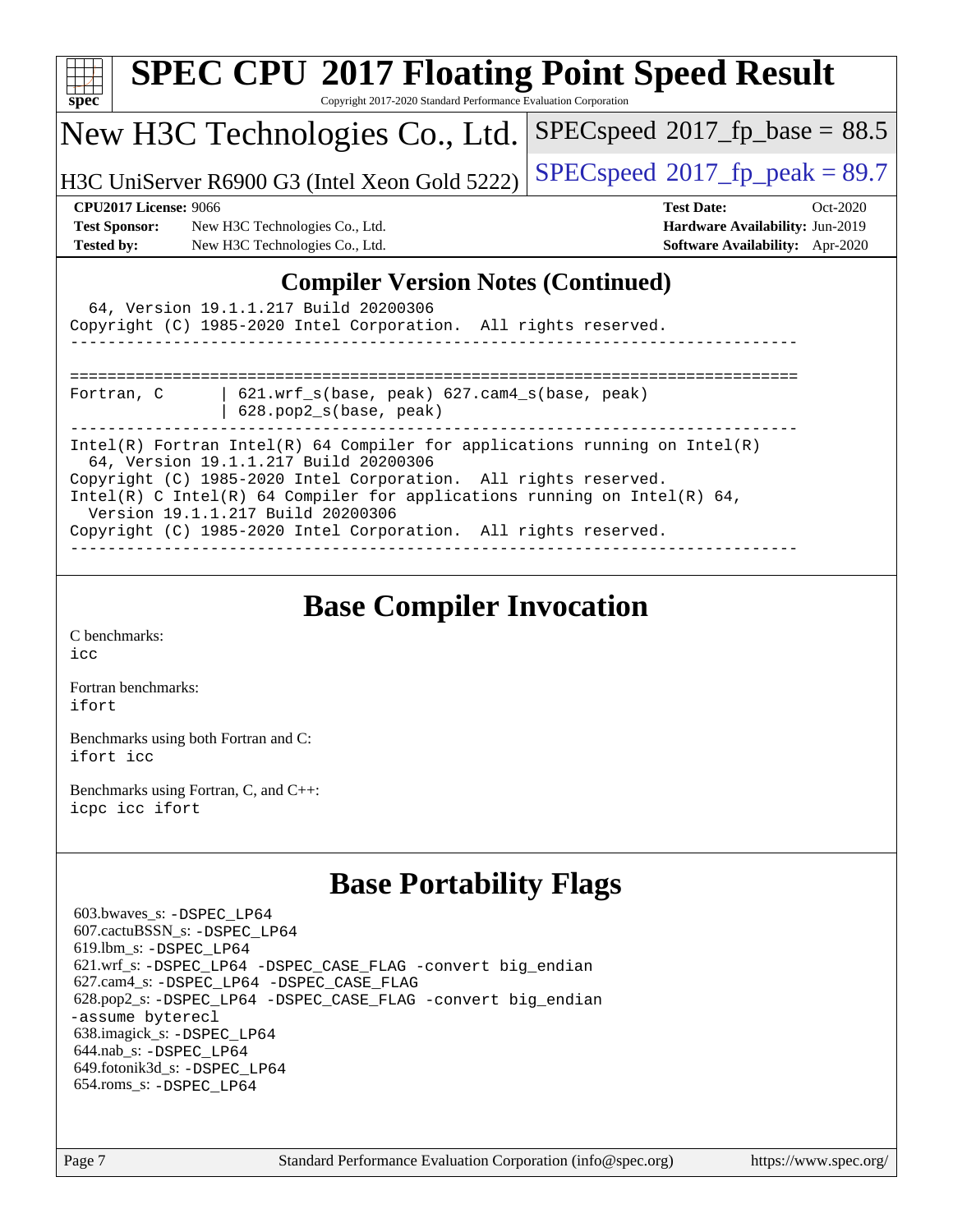| $spec^*$                                                                                                                                                                                                                                                                                                    |                              | <b>SPEC CPU®2017 Floating Point Speed Result</b><br>Copyright 2017-2020 Standard Performance Evaluation Corporation |                                                                                                     |  |
|-------------------------------------------------------------------------------------------------------------------------------------------------------------------------------------------------------------------------------------------------------------------------------------------------------------|------------------------------|---------------------------------------------------------------------------------------------------------------------|-----------------------------------------------------------------------------------------------------|--|
|                                                                                                                                                                                                                                                                                                             |                              | New H3C Technologies Co., Ltd.                                                                                      | $SPEC speed^{\circ}2017\_fp\_base = 88.5$                                                           |  |
|                                                                                                                                                                                                                                                                                                             |                              | H3C UniServer R6900 G3 (Intel Xeon Gold 5222)                                                                       | $SPEC speed^{\circ}2017$ _fp_peak = 89.7                                                            |  |
| <b>Test Sponsor:</b><br><b>Tested by:</b>                                                                                                                                                                                                                                                                   | <b>CPU2017 License: 9066</b> | New H3C Technologies Co., Ltd.<br>New H3C Technologies Co., Ltd.                                                    | <b>Test Date:</b><br>Oct-2020<br>Hardware Availability: Jun-2019<br>Software Availability: Apr-2020 |  |
|                                                                                                                                                                                                                                                                                                             |                              | <b>Base Optimization Flags</b>                                                                                      |                                                                                                     |  |
| C benchmarks:<br>-m64 -std=cll -xCORE-AVX512 -ipo -03 -no-prec-div -qopt-prefetch<br>-ffinite-math-only -qopt-mem-layout-trans=4 -qopenmp -DSPEC_OPENMP<br>-mbranches-within-32B-boundaries                                                                                                                 |                              |                                                                                                                     |                                                                                                     |  |
| Fortran benchmarks:<br>-m64 -Wl,-z, muldefs -DSPEC_OPENMP -xCORE-AVX512 -ipo -03<br>-no-prec-div -qopt-prefetch -ffinite-math-only<br>-gopt-mem-layout-trans=4 -gopenmp -nostandard-realloc-lhs<br>-mbranches-within-32B-boundaries -L/usr/local/jemalloc64-5.0.1/lib<br>-ljemalloc                         |                              |                                                                                                                     |                                                                                                     |  |
| Benchmarks using both Fortran and C:<br>-m64 -std=cl1 -Wl,-z, muldefs -xCORE-AVX512 -ipo -03 -no-prec-div<br>-qopt-prefetch -ffinite-math-only -qopt-mem-layout-trans=4 -qopenmp<br>-DSPEC OPENMP -mbranches-within-32B-boundaries -nostandard-realloc-lhs<br>-L/usr/local/jemalloc64-5.0.1/lib -ljemalloc  |                              |                                                                                                                     |                                                                                                     |  |
| Benchmarks using Fortran, C, and C++:<br>-m64 -std=c11 -Wl,-z, muldefs -xCORE-AVX512 -ipo -03 -no-prec-div<br>-qopt-prefetch -ffinite-math-only -qopt-mem-layout-trans=4 -qopenmp<br>-DSPEC OPENMP -mbranches-within-32B-boundaries -nostandard-realloc-lhs<br>-L/usr/local/jemalloc64-5.0.1/lib -ljemalloc |                              |                                                                                                                     |                                                                                                     |  |
| <b>Peak Compiler Invocation</b>                                                                                                                                                                                                                                                                             |                              |                                                                                                                     |                                                                                                     |  |
| C benchmarks:<br>icc                                                                                                                                                                                                                                                                                        |                              |                                                                                                                     |                                                                                                     |  |
| ifort                                                                                                                                                                                                                                                                                                       | Fortran benchmarks:          |                                                                                                                     |                                                                                                     |  |
| Benchmarks using both Fortran and C:<br>ifort icc                                                                                                                                                                                                                                                           |                              |                                                                                                                     |                                                                                                     |  |
| Benchmarks using Fortran, C, and C++:<br>icpc icc ifort                                                                                                                                                                                                                                                     |                              |                                                                                                                     |                                                                                                     |  |
|                                                                                                                                                                                                                                                                                                             |                              |                                                                                                                     |                                                                                                     |  |

## **[Peak Portability Flags](http://www.spec.org/auto/cpu2017/Docs/result-fields.html#PeakPortabilityFlags)**

Same as Base Portability Flags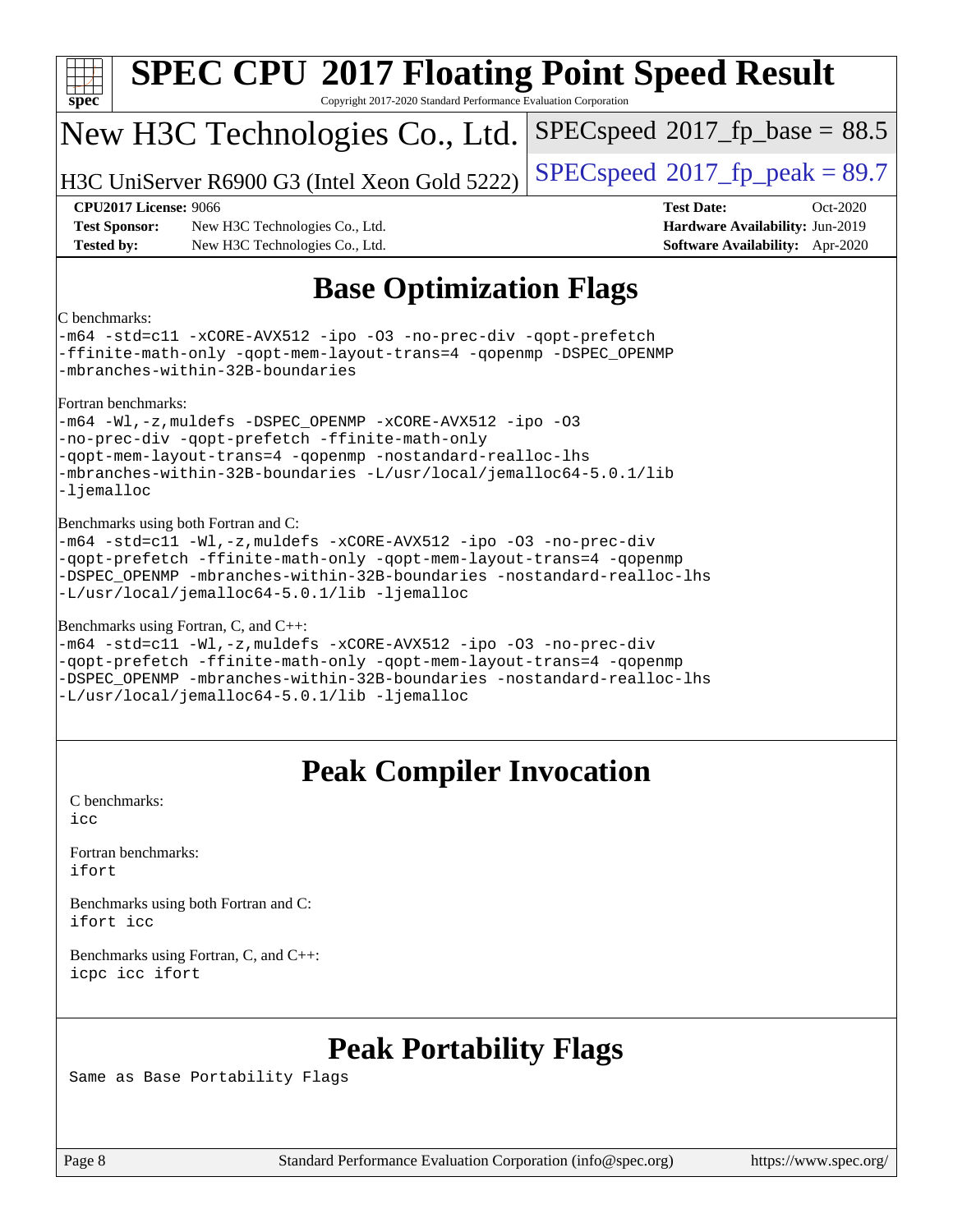| <b>SPEC CPU®2017 Floating Point Speed Result</b><br>Copyright 2017-2020 Standard Performance Evaluation Corporation<br>$spec^*$                                                                                                                                                                                                                 |                                                                                                     |
|-------------------------------------------------------------------------------------------------------------------------------------------------------------------------------------------------------------------------------------------------------------------------------------------------------------------------------------------------|-----------------------------------------------------------------------------------------------------|
| New H3C Technologies Co., Ltd.                                                                                                                                                                                                                                                                                                                  | $SPEC speed^{\circ}2017\_fp\_base = 88.5$                                                           |
| H3C UniServer R6900 G3 (Intel Xeon Gold 5222)                                                                                                                                                                                                                                                                                                   | $SPEC speed$ <sup>®</sup> $2017$ _fp_peak = 89.7                                                    |
| <b>CPU2017 License: 9066</b><br><b>Test Sponsor:</b><br>New H3C Technologies Co., Ltd.<br><b>Tested by:</b><br>New H3C Technologies Co., Ltd.                                                                                                                                                                                                   | <b>Test Date:</b><br>Oct-2020<br>Hardware Availability: Jun-2019<br>Software Availability: Apr-2020 |
| <b>Peak Optimization Flags</b>                                                                                                                                                                                                                                                                                                                  |                                                                                                     |
| C benchmarks:                                                                                                                                                                                                                                                                                                                                   |                                                                                                     |
| $619.$ lbm_s: basepeak = yes                                                                                                                                                                                                                                                                                                                    |                                                                                                     |
| $638.\text{imagick_s: basepeak}$ = yes                                                                                                                                                                                                                                                                                                          |                                                                                                     |
| 644.nab_s: -m64 -std=c11 -Wl, -z, muldefs -xCORE-AVX512 -ipo -03<br>-no-prec-div -qopt-prefetch -ffinite-math-only<br>-qopt-mem-layout-trans=4 -qopenmp -DSPEC_OPENMP<br>-mbranches-within-32B-boundaries<br>-L/usr/local/jemalloc64-5.0.1/lib -ljemalloc                                                                                       |                                                                                                     |
| Fortran benchmarks:                                                                                                                                                                                                                                                                                                                             |                                                                                                     |
| 603.bwaves_s: $-m64$ -Wl, -z, muldefs -prof-gen(pass 1) -prof-use(pass 2)<br>-DSPEC_SUPPRESS_OPENMP -DSPEC_OPENMP -ipo -xCORE-AVX512<br>-03 -no-prec-div -qopt-prefetch -ffinite-math-only<br>-qopt-mem-layout-trans=4 -qopenmp -nostandard-realloc-lhs<br>-mbranches-within-32B-boundaries<br>-L/usr/local/jemalloc64-5.0.1/lib -ljemalloc     |                                                                                                     |
| 649.fotonik3d_s: Same as 603.bwaves_s                                                                                                                                                                                                                                                                                                           |                                                                                                     |
| $654$ .roms_s: basepeak = yes                                                                                                                                                                                                                                                                                                                   |                                                                                                     |
| Benchmarks using both Fortran and C:                                                                                                                                                                                                                                                                                                            |                                                                                                     |
| 621.wrf_s: -m64 -std=c11 -Wl, -z, muldefs -prof-gen(pass 1)<br>-prof-use(pass 2) -ipo -xCORE-AVX512 -03 -no-prec-div<br>-qopt-prefetch -ffinite-math-only -qopt-mem-layout-trans=4<br>-DSPEC_SUPPRESS_OPENMP -qopenmp -DSPEC_OPENMP<br>-mbranches-within-32B-boundaries -nostandard-realloc-lhs<br>-L/usr/local/jemalloc64-5.0.1/lib -ljemalloc |                                                                                                     |
| $627.cam4_s$ : basepeak = yes                                                                                                                                                                                                                                                                                                                   |                                                                                                     |
| $628.pop2_s: basepeak = yes$                                                                                                                                                                                                                                                                                                                    |                                                                                                     |
| Benchmarks using Fortran, C, and C++:                                                                                                                                                                                                                                                                                                           |                                                                                                     |
| $607.cactuBSSN_s$ : basepeak = yes                                                                                                                                                                                                                                                                                                              |                                                                                                     |
| The flags files that were used to format this result can be browsed at<br>http://www.spec.org/cpu2017/flags/Intel-ic19.1u1-official-linux64_revA.html<br>http://www.spec.org/cpu2017/flags/New_H3C-Platform-Settings-V1.4-CLX-RevB.html                                                                                                         |                                                                                                     |